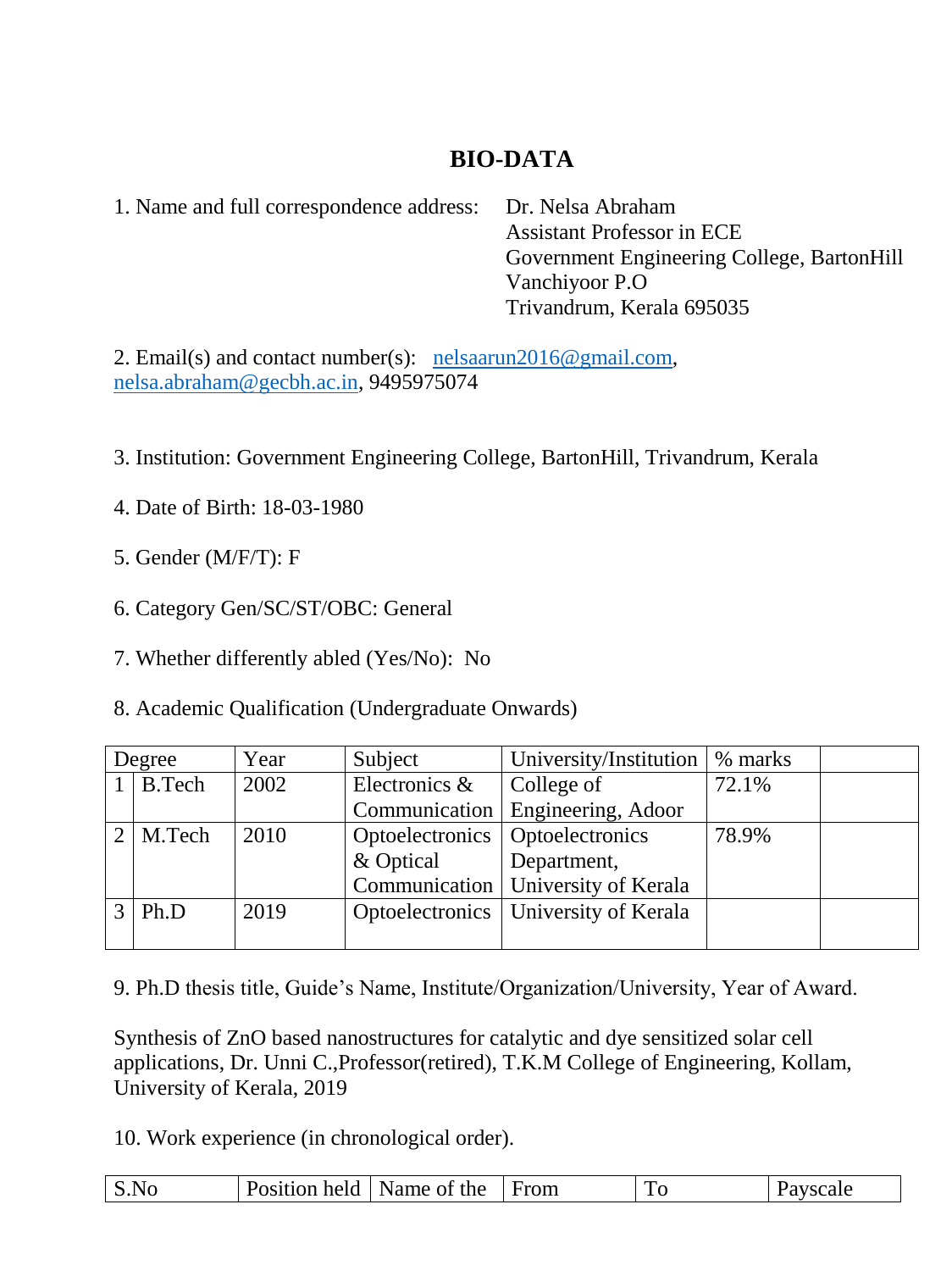|                |              | institute   |                    |                 |            |
|----------------|--------------|-------------|--------------------|-----------------|------------|
| 1.             | Assistant    | Government  | $2 - 06 - 2008$ to | 13-06-2014      | 15600-     |
|                | Professor in | Engineering |                    |                 | 39100      |
|                | <b>ECE</b>   | College,    |                    |                 | (AGP 6000) |
|                |              | BartonHill, |                    |                 |            |
|                |              | Trivandrum  |                    |                 |            |
| $\overline{2}$ | Assistant    | Government  | 14-06-2014         | $9 - 06 - 2015$ | 15600-     |
|                | Professor in | Engineering |                    |                 | 39100      |
|                | <b>ECE</b>   | College,    |                    |                 | (AGP 7000) |
|                |              | Idukki      |                    |                 |            |
|                |              |             |                    |                 |            |
| 3              | Assistant    | Government  | 10-06-2015         | Till date       | 15600-     |
|                | Professor in | Engineering |                    |                 | 39100      |
|                | <b>ECE</b>   | College,    |                    |                 | (AGP 8000) |
|                |              | BartonHill, |                    |                 |            |
|                |              | Trivandrum  |                    |                 |            |

## 11. Professional Recognition/ Award/ Prize/ Certificate, Fellowship received by the applicant.

Nil

# 12. Publications *(List of papers published in SCI Journals, in year wise descending order).*

| S.No | <b>Authors</b> | Title              | Name of     | Volu | Page   | Year |
|------|----------------|--------------------|-------------|------|--------|------|
|      |                |                    | Journal     | me   |        |      |
| 1.   | Aseena S.,     | Simulation based   | <b>ECS</b>  | 10   |        | 2021 |
|      | <b>Nelsa</b>   | investigation on   | Journal of  |      |        |      |
|      | Abraham,       | the performance of | solid state |      |        |      |
|      | V.Sureshbabu   | metal oxides as    | science     |      |        |      |
|      |                | charge transport   | and         |      |        |      |
|      |                | layers in lead/Tin | Technolog   |      |        |      |
|      |                | perovskite solar   | y           |      |        |      |
|      |                | cells using SCAPS  |             |      |        |      |
|      |                | ID                 |             |      |        |      |
| 2.   | Aseena S.,     | Synthesis of CNT   | Ceramic     | 46   | 28355- | 2020 |
|      | <b>Nelsa</b>   | based              | internatio  |      | 28362  |      |
|      | Abraham,       | nanocomposites     | nal         |      |        |      |
|      | V.Sureshbabu   | and their          |             |      |        |      |
|      |                | application as     |             |      |        |      |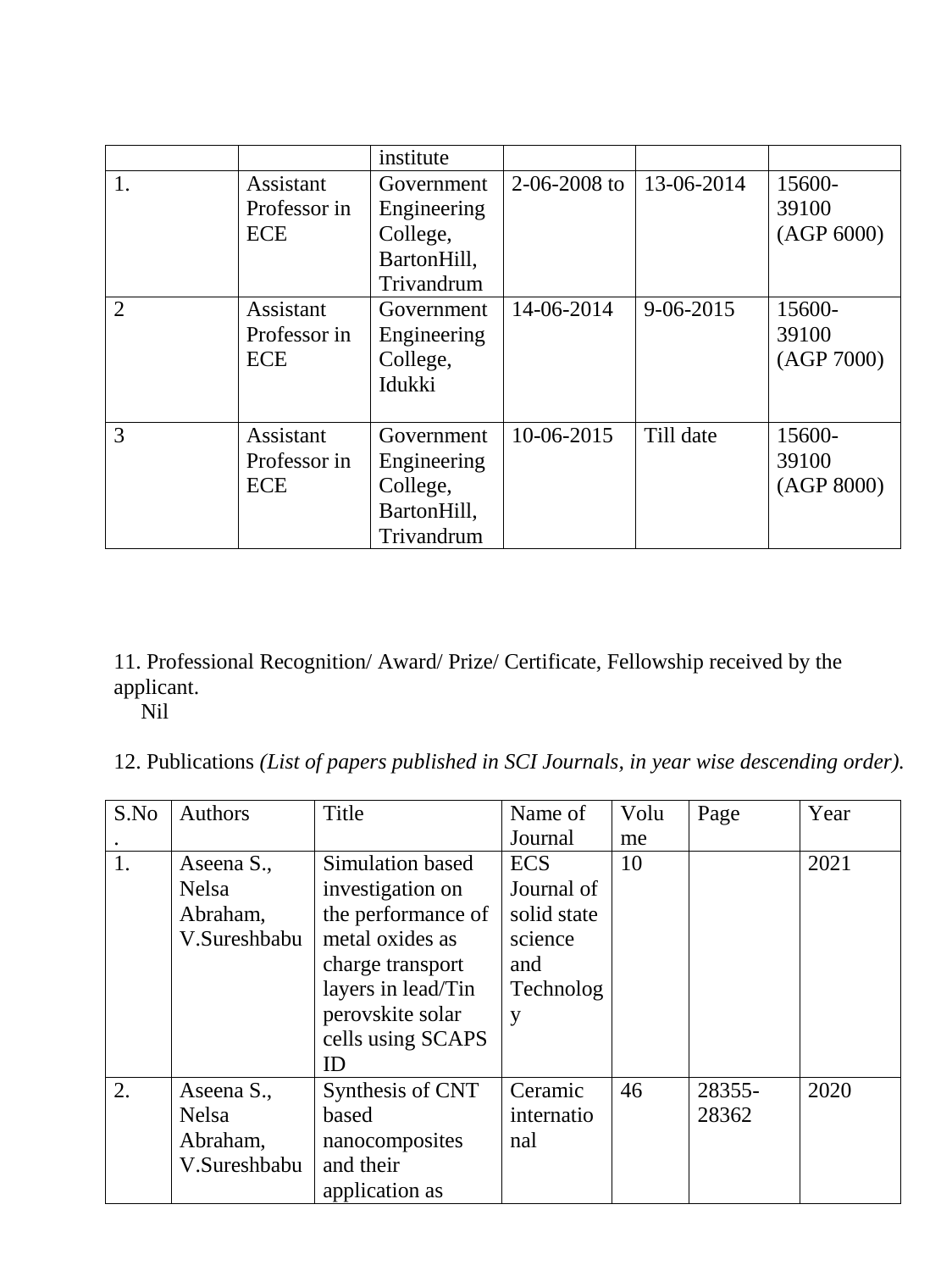|                |                | photoanode                         |                  |  |      |
|----------------|----------------|------------------------------------|------------------|--|------|
|                |                | material for                       |                  |  |      |
|                |                | improved                           |                  |  |      |
|                |                | efficiency in DSSC                 |                  |  |      |
| 3              | Beena S.,      | Facile synthesis                   | Materials        |  | 2021 |
|                | <b>Nelsa</b>   | and                                | Today            |  |      |
|                | Abraham,       | characterization                   | Proceedin        |  |      |
|                | V.Sureshbabu   | studies of Mn Co-                  | gs               |  |      |
|                |                | doped ceria                        |                  |  |      |
|                |                | nanoparticles: A                   |                  |  |      |
|                |                | promising                          |                  |  |      |
|                |                | nanomaterial for                   |                  |  |      |
|                |                | supercapacitors                    |                  |  |      |
| $\overline{4}$ | Aseena S.,     | Morphological and                  | Materials        |  | 2021 |
|                | <b>Nelsa</b>   | optical studies of                 | Today            |  |      |
|                | Abraham,       | zinc doped cerium                  | Proceedin        |  |      |
|                | V.Sureshbabu   | nanoparticles                      | gs               |  |      |
|                |                | prepared by single                 |                  |  |      |
|                |                | step co-prcipitation               |                  |  |      |
|                |                | method                             |                  |  |      |
| 5              | Aseena S.,     | Optimization of                    | Materials        |  | 2021 |
|                | <b>Nelsa</b>   | layer thickness of                 | Today            |  |      |
|                | Abraham,       | ZnO based                          | Proceedin        |  |      |
|                | V.Sureshbabu   | perovskite solar                   | gs               |  |      |
|                |                | cells using SCAPS                  |                  |  |      |
|                |                | 1 <sub>D</sub>                     |                  |  |      |
| 6              | <b>Nelsa</b>   | Dielectric studies of<br>$CuO-ZnO$ | Materials        |  | 2021 |
|                | Abraham,       | heterojunction                     | Today            |  |      |
|                | Aseena S       | nanocomposites                     | Proceedin        |  |      |
|                |                | synthesized by co-                 | gs               |  |      |
|                |                | precipitation                      |                  |  |      |
|                |                | method                             |                  |  |      |
| $\overline{7}$ | K. L.          | Simulation studies                 | Materials        |  | 2021 |
|                | Sreevidya,     | of CZTS thin film                  | Today            |  |      |
|                | <b>Nelsa</b>   | solar cell using                   | Proceedin        |  |      |
|                | <b>Abraham</b> | different buffer                   | gs               |  |      |
|                |                | layers                             |                  |  |      |
| 8              | Chaithra       | Defect state and                   | <b>Materials</b> |  | 2021 |
|                | Sajeev, Nelsa  | grading induced                    | Today            |  |      |
|                | Abraham,       | bandgap variability                | Proceedin        |  |      |
|                | K.L.Sreevidy   | analysis of CIGS                   | gs               |  |      |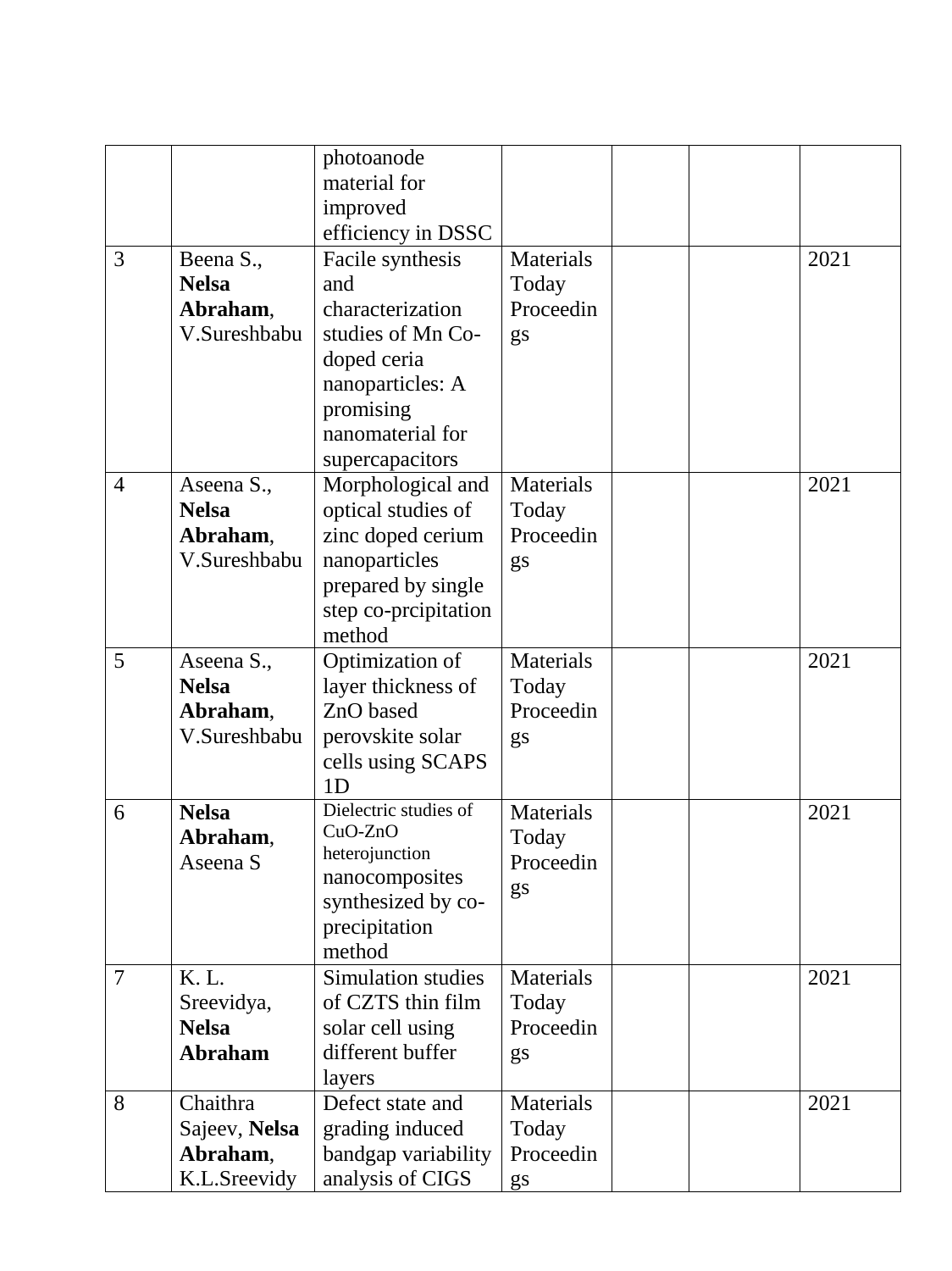|     | a                                                                                            | solar cells through<br>device simuations                                                                                                |                                                                                                       |                |                 |      |
|-----|----------------------------------------------------------------------------------------------|-----------------------------------------------------------------------------------------------------------------------------------------|-------------------------------------------------------------------------------------------------------|----------------|-----------------|------|
| 9   | <b>Nelsa</b><br>Abraham,<br>R.Reshma<br>krishnakumar,<br>Dr. C. Unni,<br>Dr. Daizy<br>Philip | <b>Simulation studies</b><br>on the responses of<br>ZnO-CuO/CNT<br>nanocomposite<br>based SAW sensor<br>to various organic<br>chemicals | Journal of<br>science:<br>Advanced<br>materials<br>and<br>devices                                     | $\overline{4}$ | 125-131         | 2019 |
| 10  | <b>Nelsa</b><br>Abraham, Ale<br>x Rufus, Dr.<br>C. Unni, Dr.<br>Daizy Philip                 | Studies on<br>bandgap tuning of<br>visible light active<br>heterojunction<br>CuO/ZnO<br>nanocomposites<br>for DSSC<br>application       | Journal of<br>Materials<br>Science:<br>Materials<br>in<br>Electronic<br>S                             | 29             | 21002-<br>21013 | 2018 |
| 11  | <b>Nelsa</b><br>Abraham, Ale<br>x Rufus, Dr.<br>C. Unni, Dr.<br>Daizy Philip                 | Dye sensitized<br>solar cells using<br>catalytically active<br>CuO/ZnO<br>nanocomposite<br>synthesized by<br>single step method         | Spectrochi<br>mica Acta<br>Part A:<br>Molecular<br>and<br><b>Biomolec</b><br>ular<br>Spectrosc<br>opy | 200            | 116-126         | 2018 |
| 12. | <b>Nelsa</b><br>Abraham, Ale<br>x Rufus, Dr.<br>C. Unni, Dr.<br>Daizy Philip                 | Nanostructured<br>ZnO with bio-<br>capping for<br>nanofluid and dye<br>based solar cell<br>applications                                 | Journal of<br>Materials<br>Science:<br>Materials<br>in<br>Electronic<br>S                             | 28             | 16527-<br>16539 | 2017 |

#### 13. Detail of patents Nil

14. Books/Reports/Chapters/General articles etc.

| Publisher name<br>ear of<br>suthors name<br>tle<br>____<br>. |
|--------------------------------------------------------------|
|--------------------------------------------------------------|